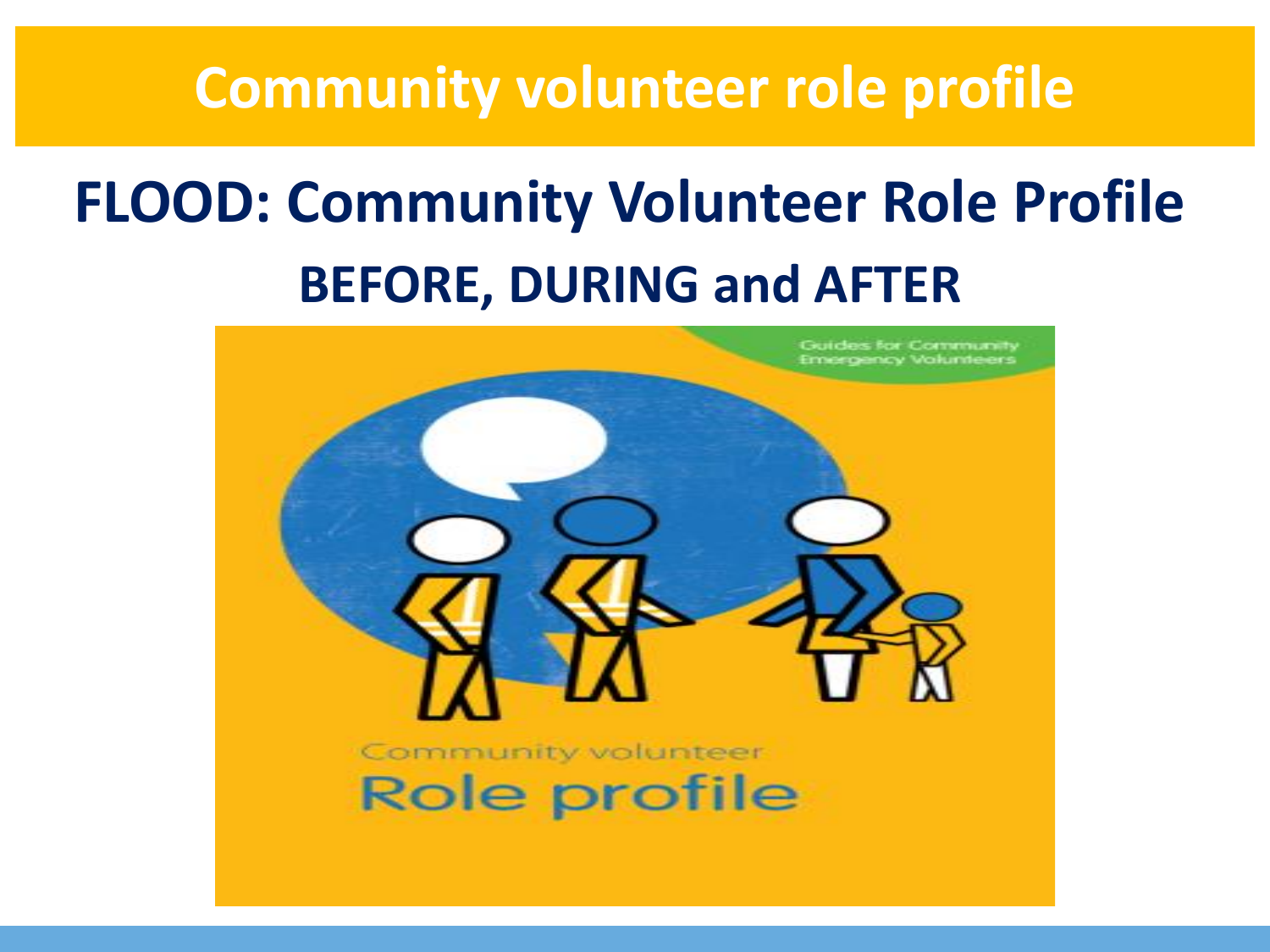### **Key Role in Community Resilience**

Use local knowledge and resources to help the community during an emergency to:

- 1. Assist the emergency services
- 2. Be better prepared to cope
- 3. Recover more quickly

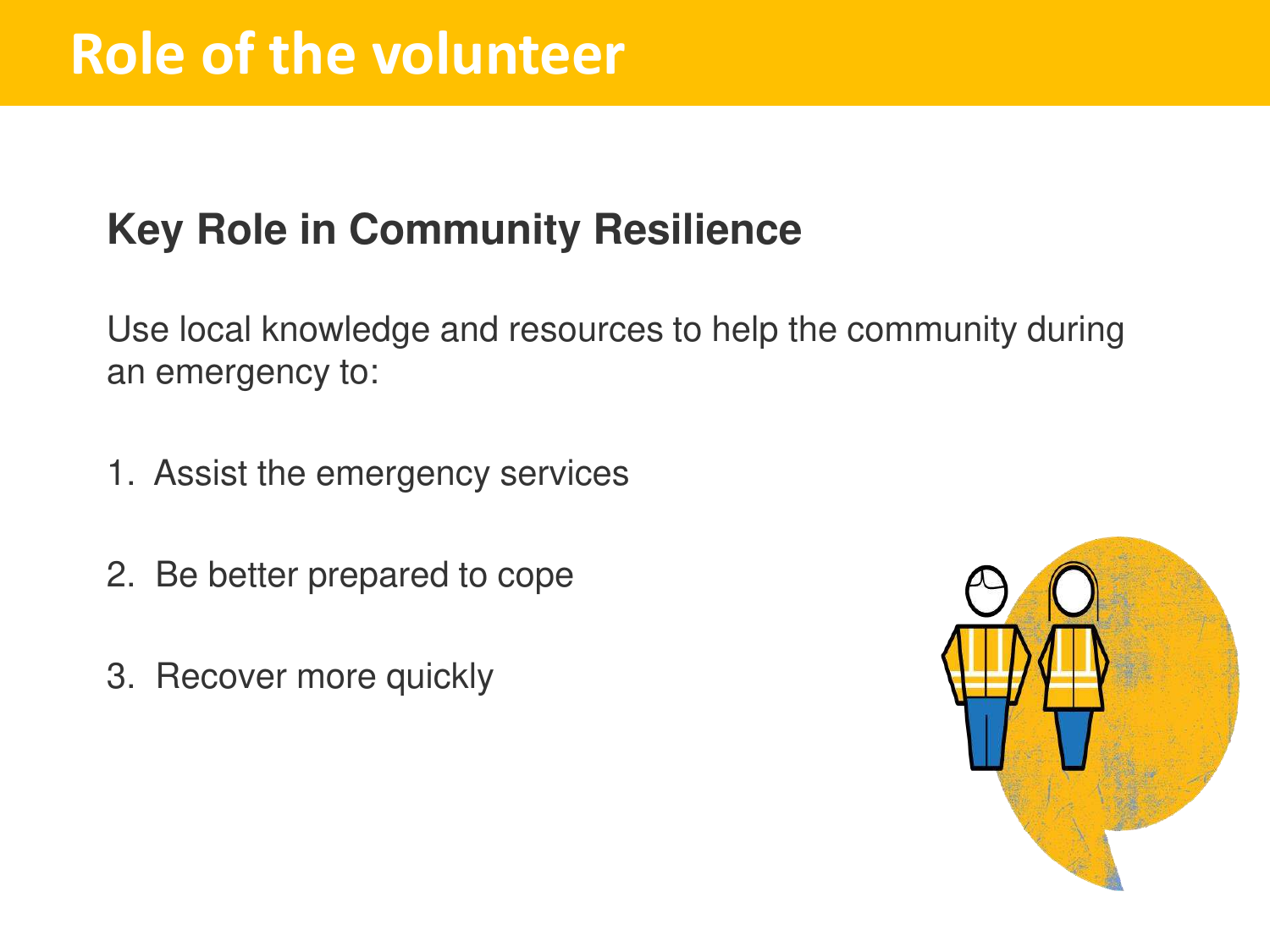## **What to do BEFORE a flood**

### **Environment Agency – check for flooding**

- <https://check-for-flooding.service.gov.uk/>
	- Check for flooding near you
	- Five day flood risk forecast
	- River and sea levels online
- Flood Warning System FREE



#### **Severe Flood Warning**

Severe flooding. Danger to life.



#### **Flood Warning**

Flooding is expected. Immediate action required.



**Flood Alert** Flooding is possible. Be prepared.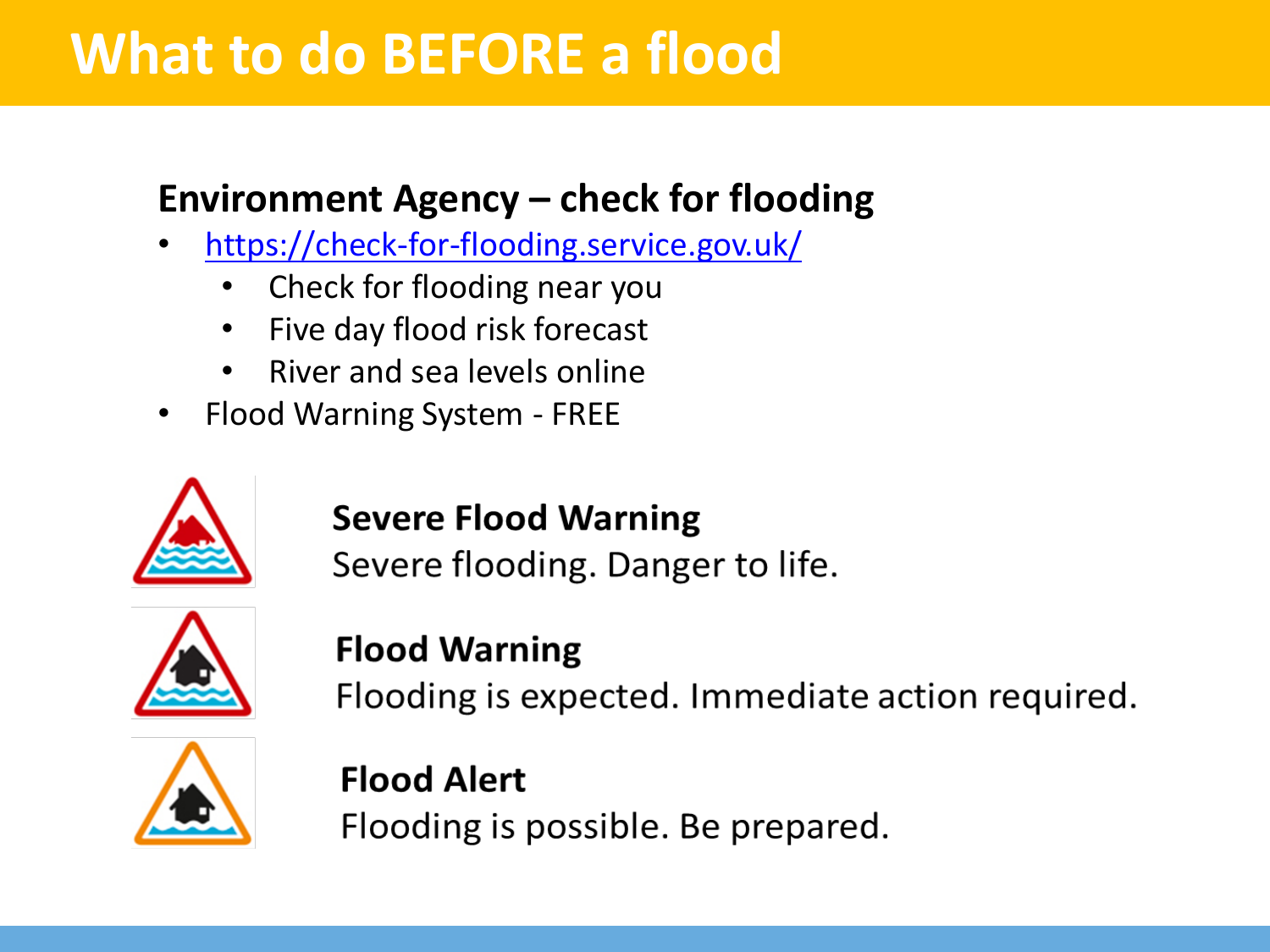## **What to do BEFORE a flood**

Get Met Office National Severe Weather Warnings

Likelihood vs Impacts



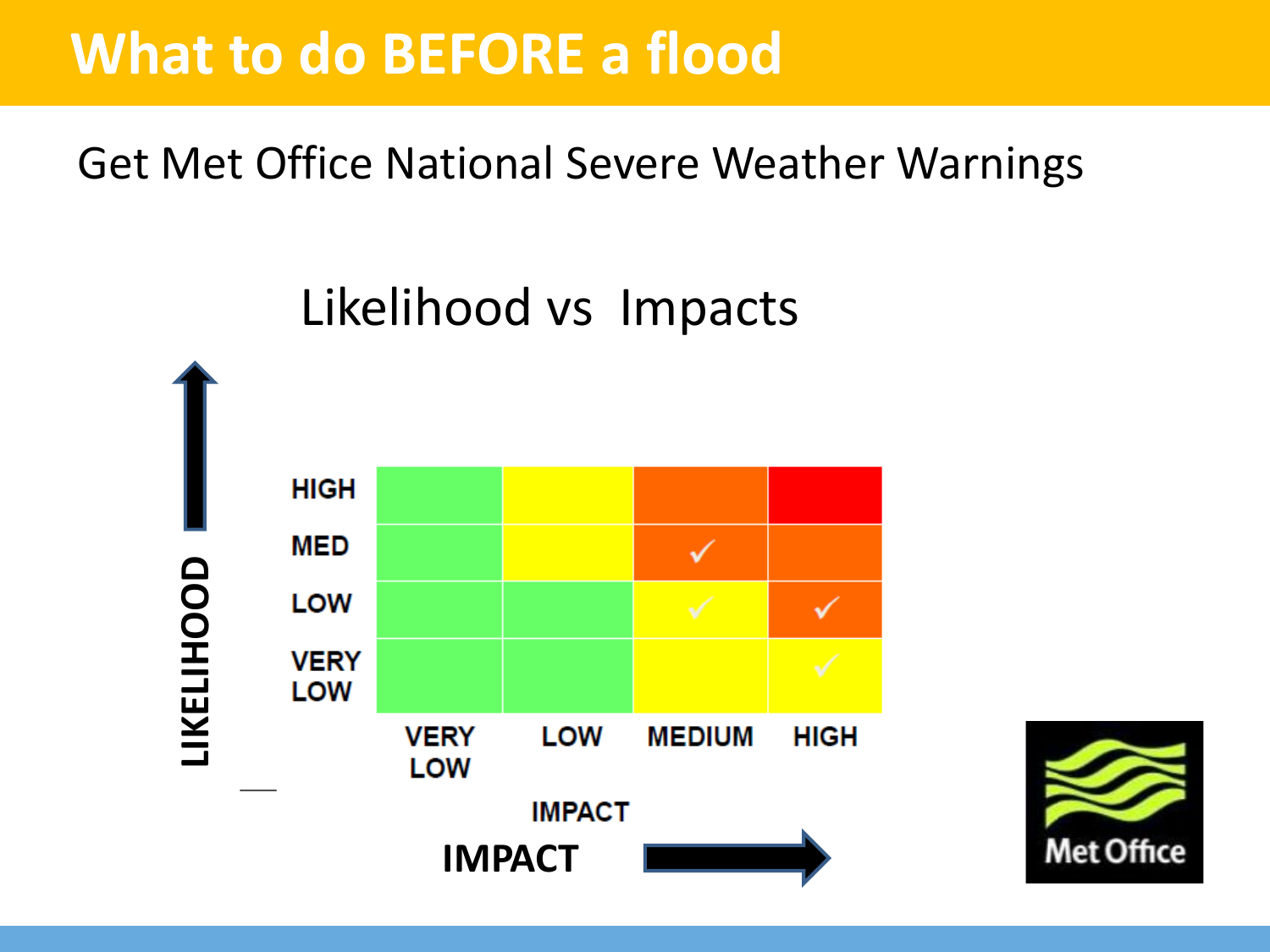# **Met Office National Severe Weather Warning Service**

• What do the colours mean?

Met Office will assess the potential impacts the severe weather may have and the likelihood of those impacts occurring - this determines the colour of the warning.

| <b>NO SEVERE WEATHER EXPECTED</b><br>Keep up to date with latest forecast                                                                                                                |
|------------------------------------------------------------------------------------------------------------------------------------------------------------------------------------------|
| <b>BE AWARE</b>                                                                                                                                                                          |
| Remain alert and keep up to date with<br>latest forecast                                                                                                                                 |
| <b>BE PREPARED</b><br>Remain vigilant, keep up to date with                                                                                                                              |
| latest forecast and take precautions<br>where possible                                                                                                                                   |
| <b>TAKE ACTION</b><br>Remain extra vigilant, keep up to date<br>with latest forecast. Follow orders and<br>any advice given by authorities and be<br>prepared for extraordinary measures |

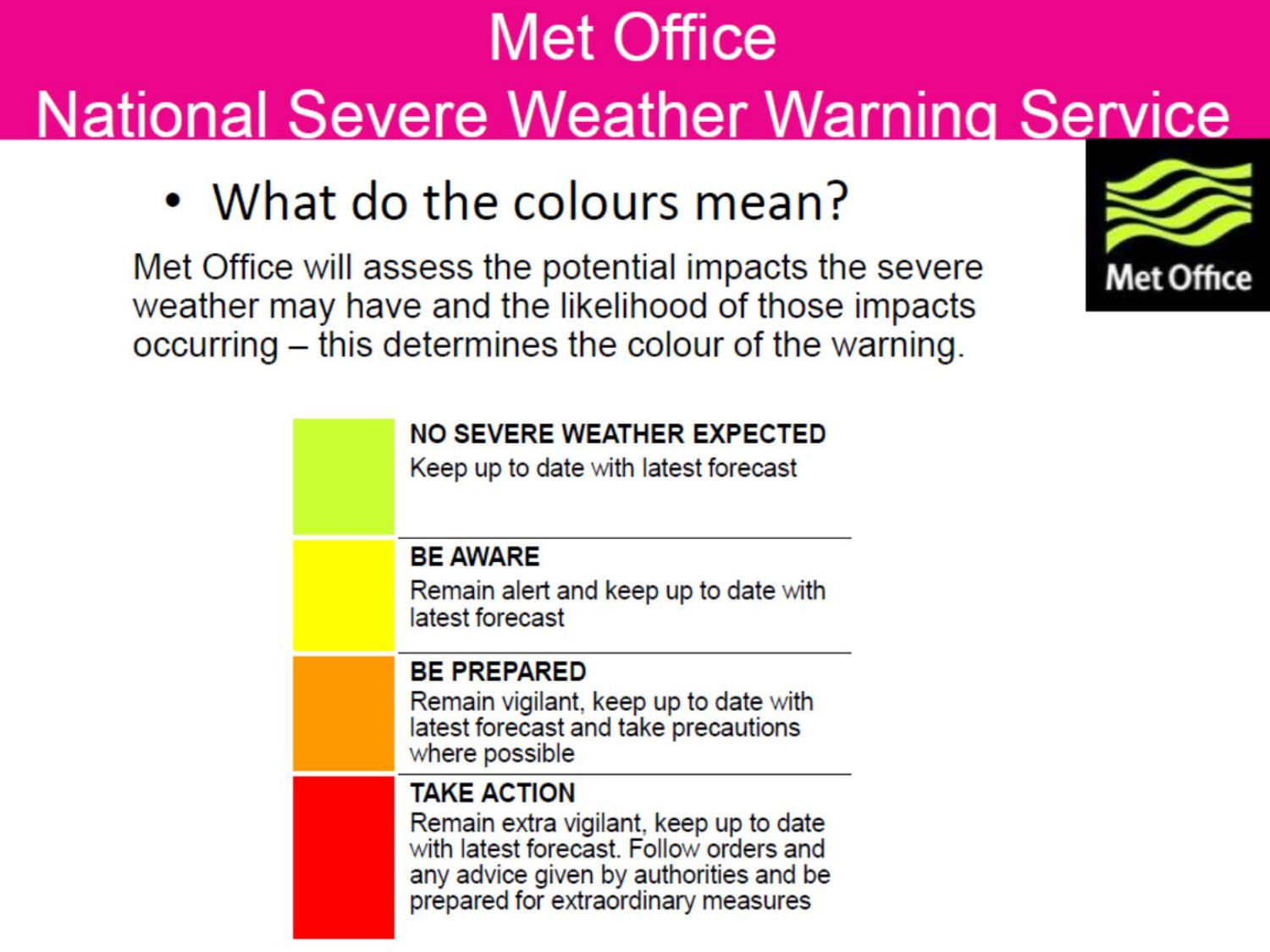## **What to do BEFORE a flood**

- Understand flood risk within your local area
- Act as the "eyes and ears" of the local authorities. Report any problems

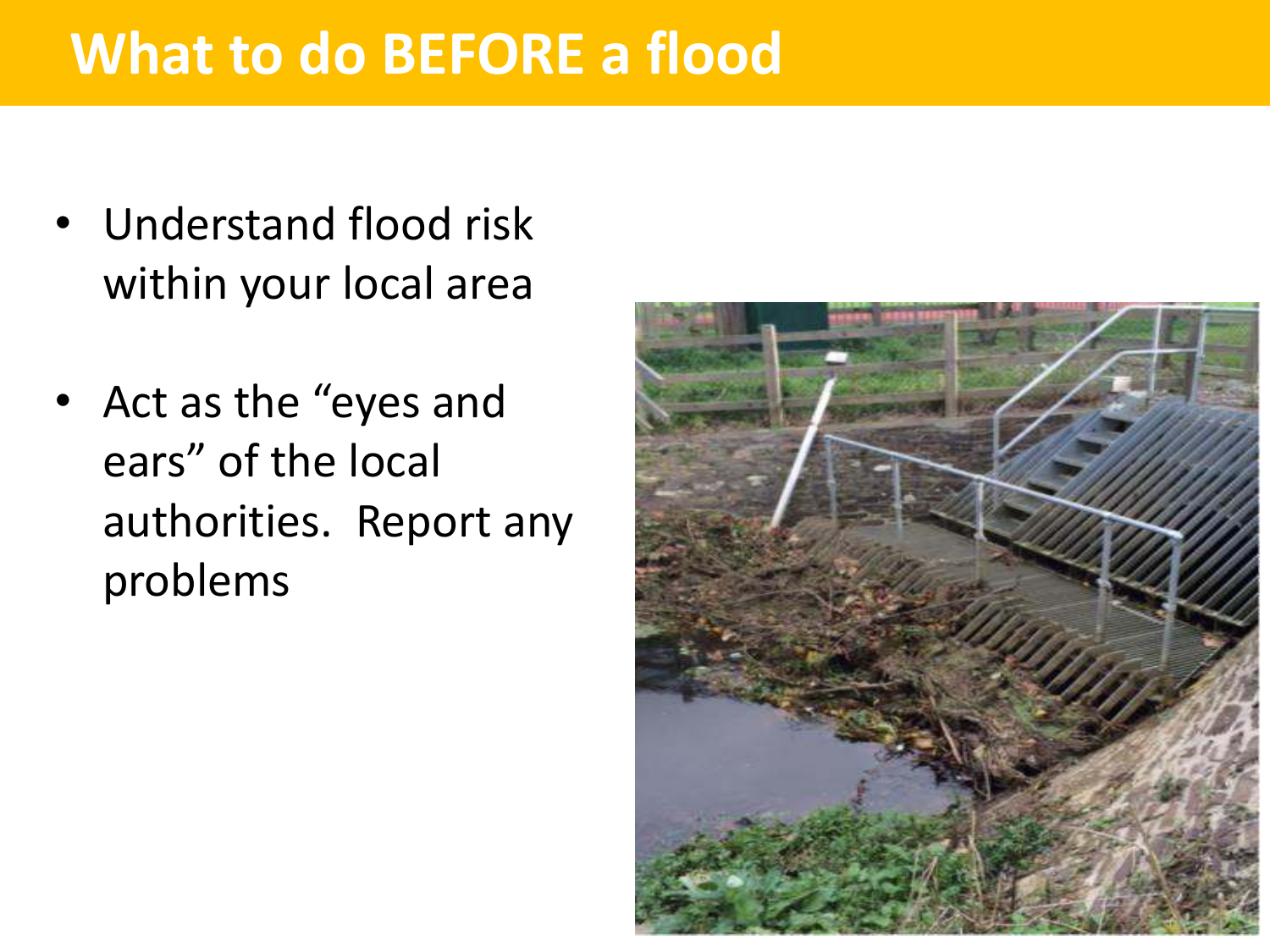Identify properties at risk of flooding

Identify vulnerable people

Be able to answer questions from community members

Assist with exercising the plan

Support PR activity to help with group recognition

Keep PPE clean; radios serviced etc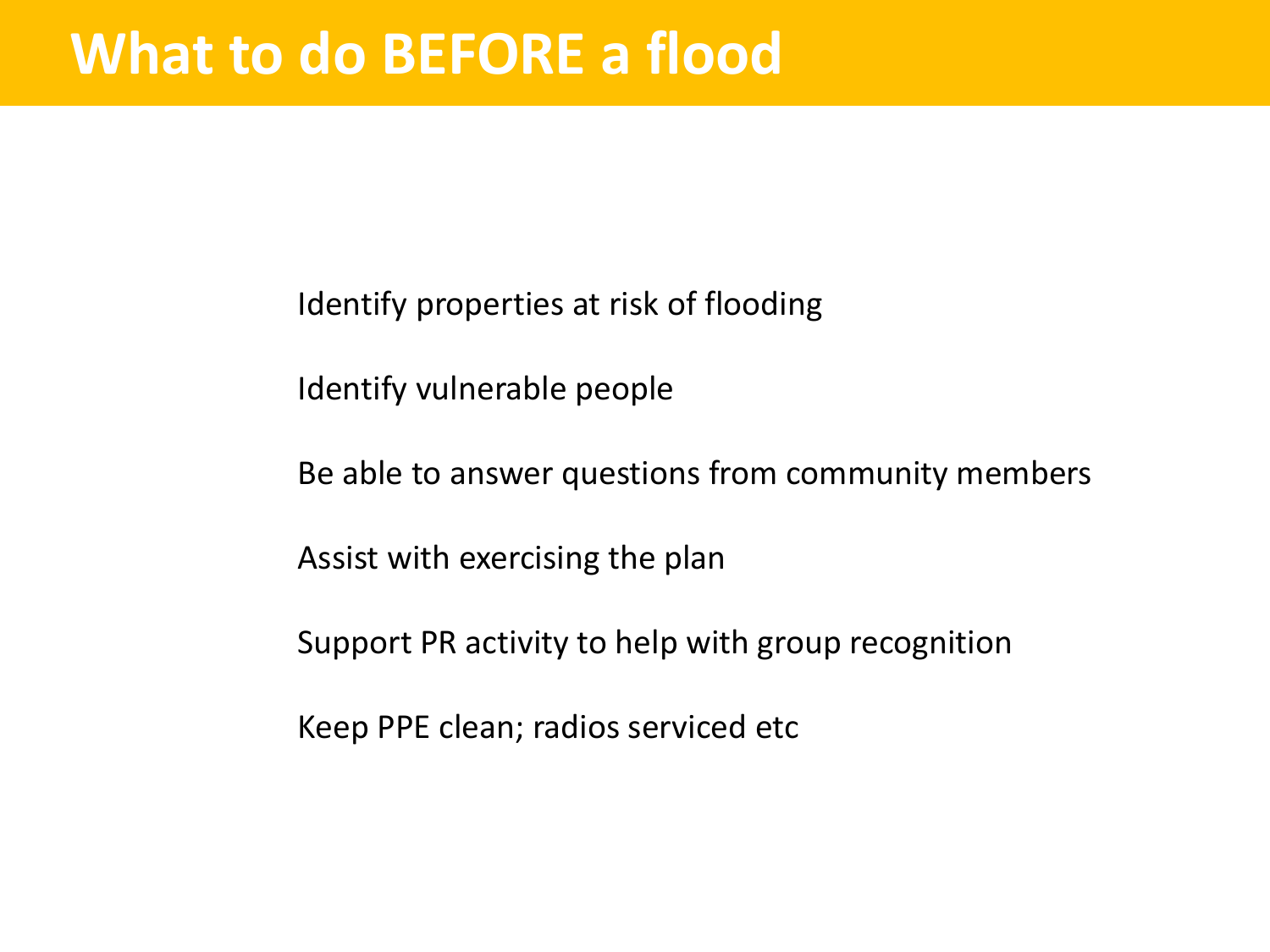## **What to do BEFORE a flood – in summary**

- 1. Register to receive flood alerts
- 2. Understand flood risk within your local area
- 3. Identify properties at risk of flooding
- 4. Identify vulnerable individuals (Keep information secure)
- 5. Support community plan training and activities
- 6. Help raise flood awareness:
	- Understanding flood risk
	- Steps to help protect property … Insurance … Flood boards
	- Keeping safe during a flood
	- Who to contact in an emergency and reporting problems
	- Riparian ownership
- 7. Assist with the recruitment of community volunteers

Your strength as a community volunteer is your detailed knowledge of your local area and the people. living within it.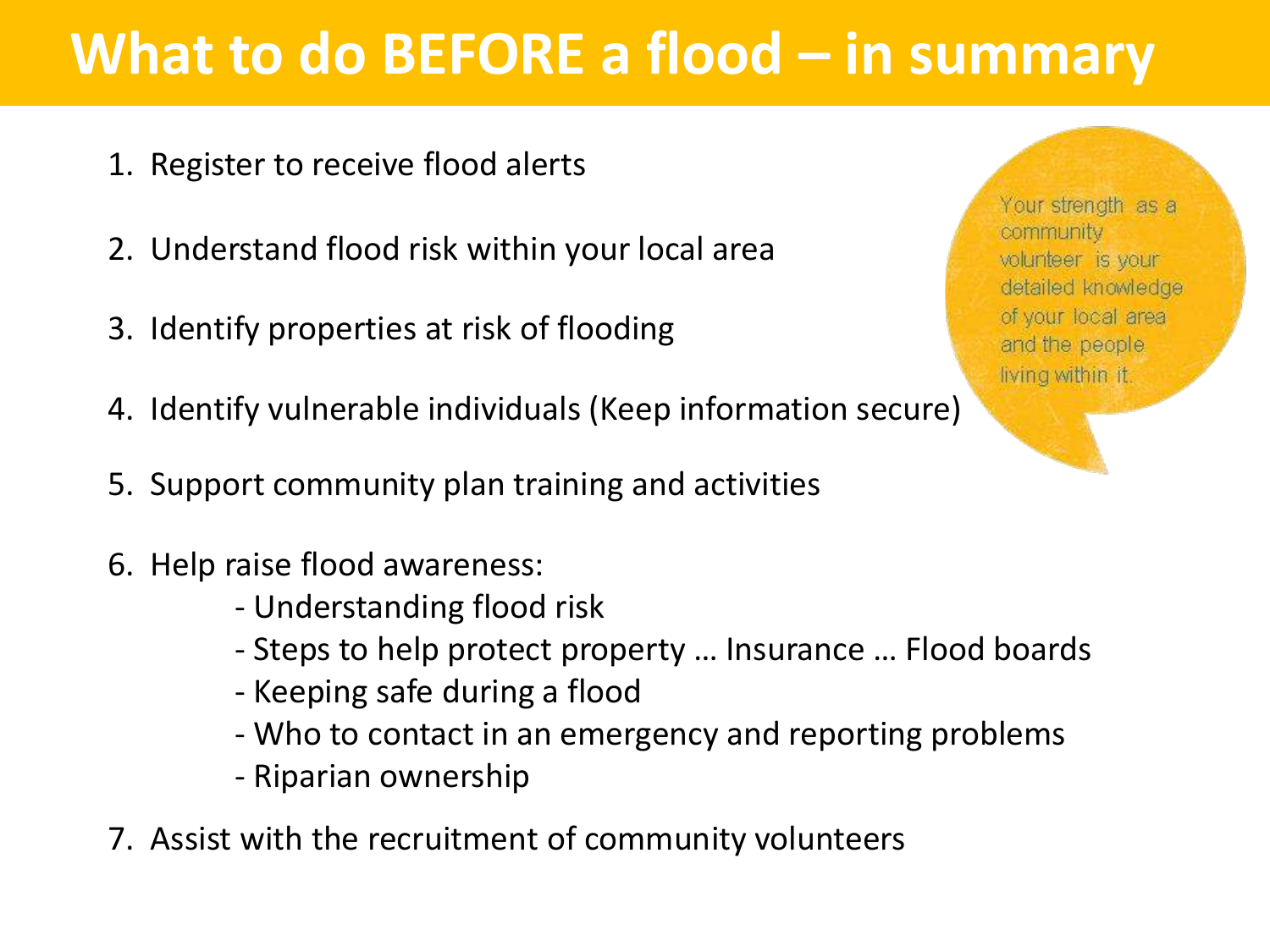## **What to do DURING a flood**

1. Prioritise your own safety at all times

- 2. Follow procedures set out in your community plan
- 3. Relay information to the local community

4. Follow guidance from the Emergency Services at all times

5. Provide the Emergency Services with local knowledge and information

6. Collect information about the flood



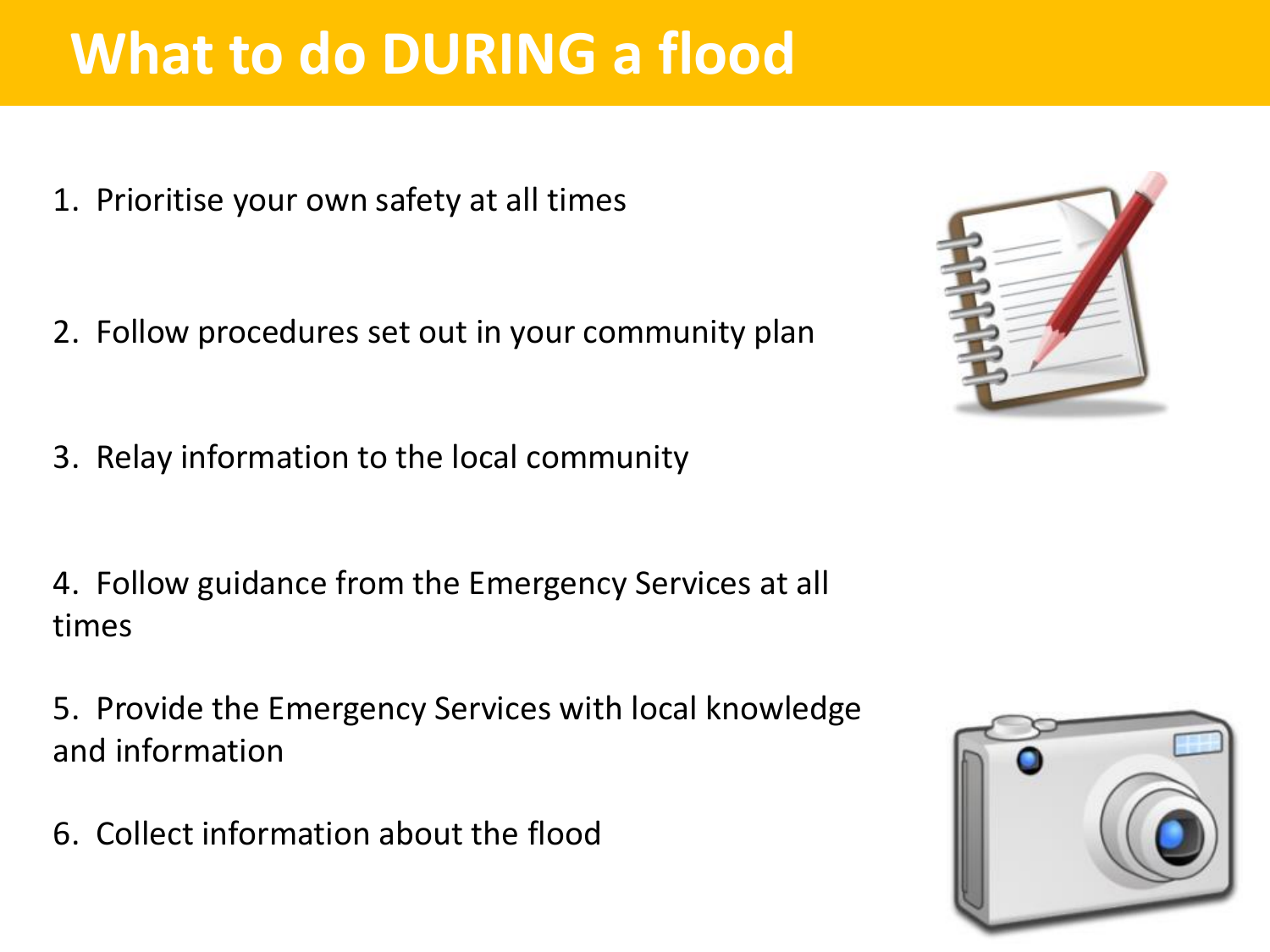## **What to do DURING a flood**

#### **Do not attempt to cross a Police cordon**

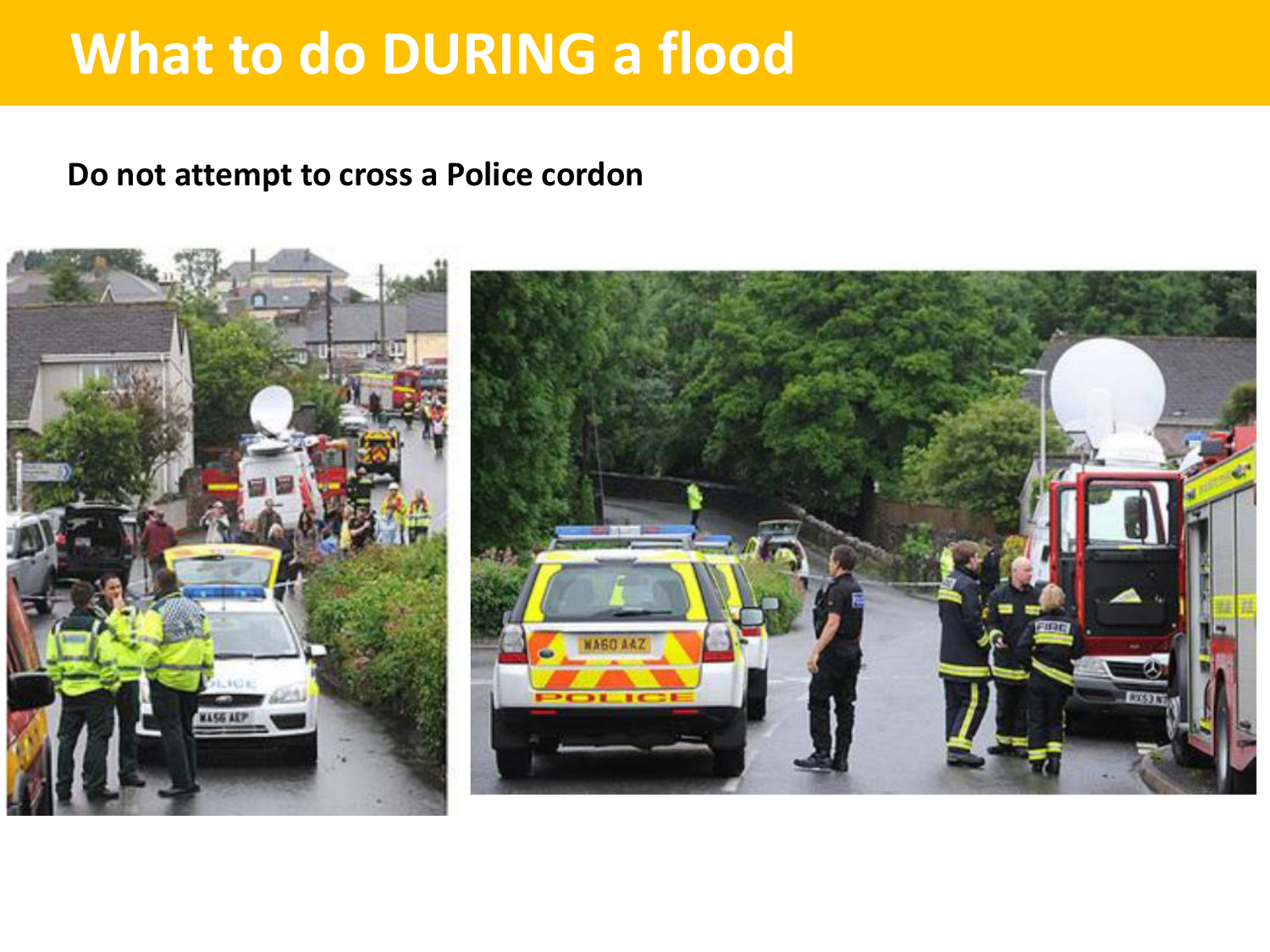## **What to do AFTER a flood**

- 1. Submit information you collected about the flood
- 2. Help to relay information to the local community
- 3. Support your local community